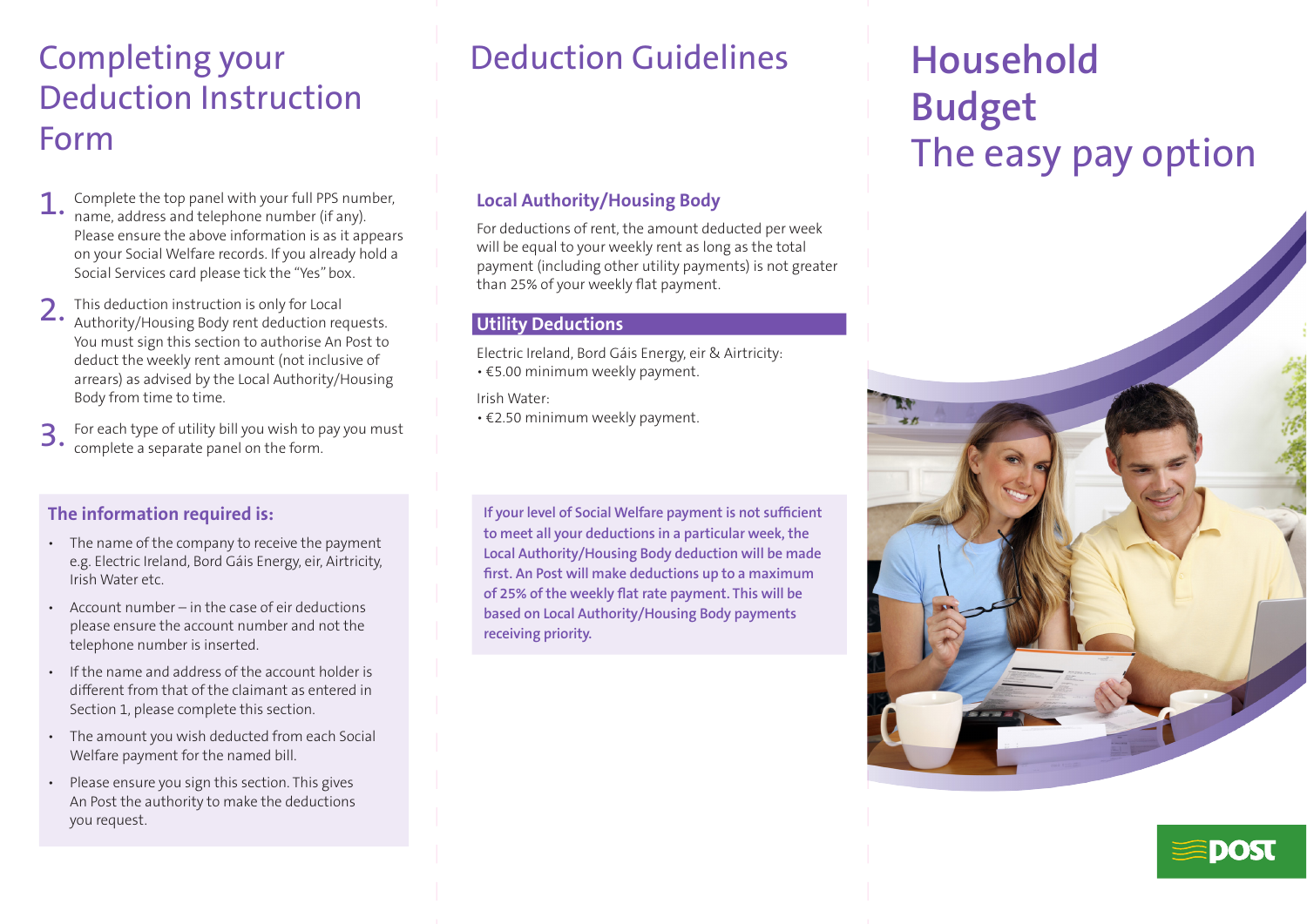# What is Household Budget and how does it work?

### **What is Household Budget?**

Household Budget allows people who receive certain Social Welfare Payments to pay regular amounts towards various household utility bills and Local Authority/ Housing Body payments by direct deduction from their payments.

#### **Who runs the service?**

The service is operated on behalf of the Minister for Social Protection by An Post.

It offers people getting certain Social Welfare payments an easy payment option to manage their household bills.

There are no fees or charges for use of this service  $-$  it is absolutely FREE.

### **What payments can I make by Household Budget?**

You can make payments by Household Budget to approved Local Authorities/Housing Bodies. You can also make payments to some utility suppliers of electricity, water, gas or telephone services who are part of the Household Budget Scheme.

To see at full list of participating utility suppliers go to **www.anpost.ie/householdbudget**

If your utility supplier is not listed, please contact them directly to confirm if they are included in the Household Budget Scheme.

Please note that Household Budget can not be applied for if your Social Welfare payment is paid into a bank account.

# **If you are in any doubt as to whether you qualify, please Freefone 1800 70 71 72**

### **How can I start using Household Budget?**

- 1. Decide what bills you want to pay by Household Budget.
- 2. See Deduction Guidelines for paying those bills e.g. the minimum weekly payments accepted etc.
- 3. Decide how much you want to pay towards those bills every week.
- 4. Complete the attached Deduction Instruction Form for each type of bill you wish to contribute to, and Freepost it back to us.
- 5. Your application will be processed and deductions will commence within 21 days.
- 6. No liability can be accepted by An Post for any deductions from a Social Welfare payment which has not been issued from the Minister for Social Protection.\*

# **How much can I have deducted to pay towards my bills?**

You can have any amount deducted from your weekly Social Welfare payment subject to:

- **• a weekly minimum of €5 for each utility bill type**
- **• a weekly minimum of €2.50 for Irish Water**
- **• the total payment** must not exceed **25% of your flat weekly payment**

#### **Can I add new payments to my Household Budget?**

**YES** – as long as your total deductions do not exceed the 25% limit. To add new bill payments to your Household Budget, complete a new Deduction Instruction Form and Freepost it back to us.

### **Can I amend a deduction?**

**YES** – you can amend a deduction amount subject to:

- **• Completing a new deduction form and sending it back to us Freepost**
- **• Submitting a letter of authorisation from the Local Authority / Housing Body in respect of any rent payments along with a new deduction form**

\*If the Minister for Social Protection has paid the Social Welfare payment to An Post, An Post's maximum liability for direct loss and damage arising from a failure to make a deduction from a Social Welfare payment will be the amount of the deduction in question. An Post will have no liability for indirect or consequential loss or damage arising from a failure to make a deduction from a Social Welfare payment.

# **What happens if my benefit type changes?**

If there are any changes to your Social Welfare Scheme, or you have moved premises, please notify An Post Household Budget immediately on 1800 70 71 72 to ensure your deductions are maintained and are credited to your correct utility account.

### **How can I cancel any or all my deductions?**

All requests for cancellation of Local Authority/Housing Body rent deductions must be accompanied by a letter of authorisation from the relevant Local Authority / Housing Body.

Cancellation of any utility bill can be made by written request.

**You must give 2 weeks notice to cancel a deduction. To do so, please write to us at the address below. Please quote:**

- **• your Name, Address and PPS Number**
- **• specify the deductions you wish to cancel (including account number). The deductions will be cancelled by An Post within 2 weeks of receipt of the cancellation notice.**
- **• Please note: application for cancellation of rent payments must be accompanied by a letter of authorisation from the relevant Local Authority / Housing Body.**

**Remember, if your total deductions in a billing period are less than the total bill, you are liable to pay the balance at billing time.**

| Write to: Household Budget |  |  |  |
|----------------------------|--|--|--|
| <b>An Post</b>             |  |  |  |
| 3A                         |  |  |  |
| <b>GPO</b>                 |  |  |  |
| <b>Freepost</b>            |  |  |  |
| Dublin 1                   |  |  |  |
| <b>D01 F5P2</b>            |  |  |  |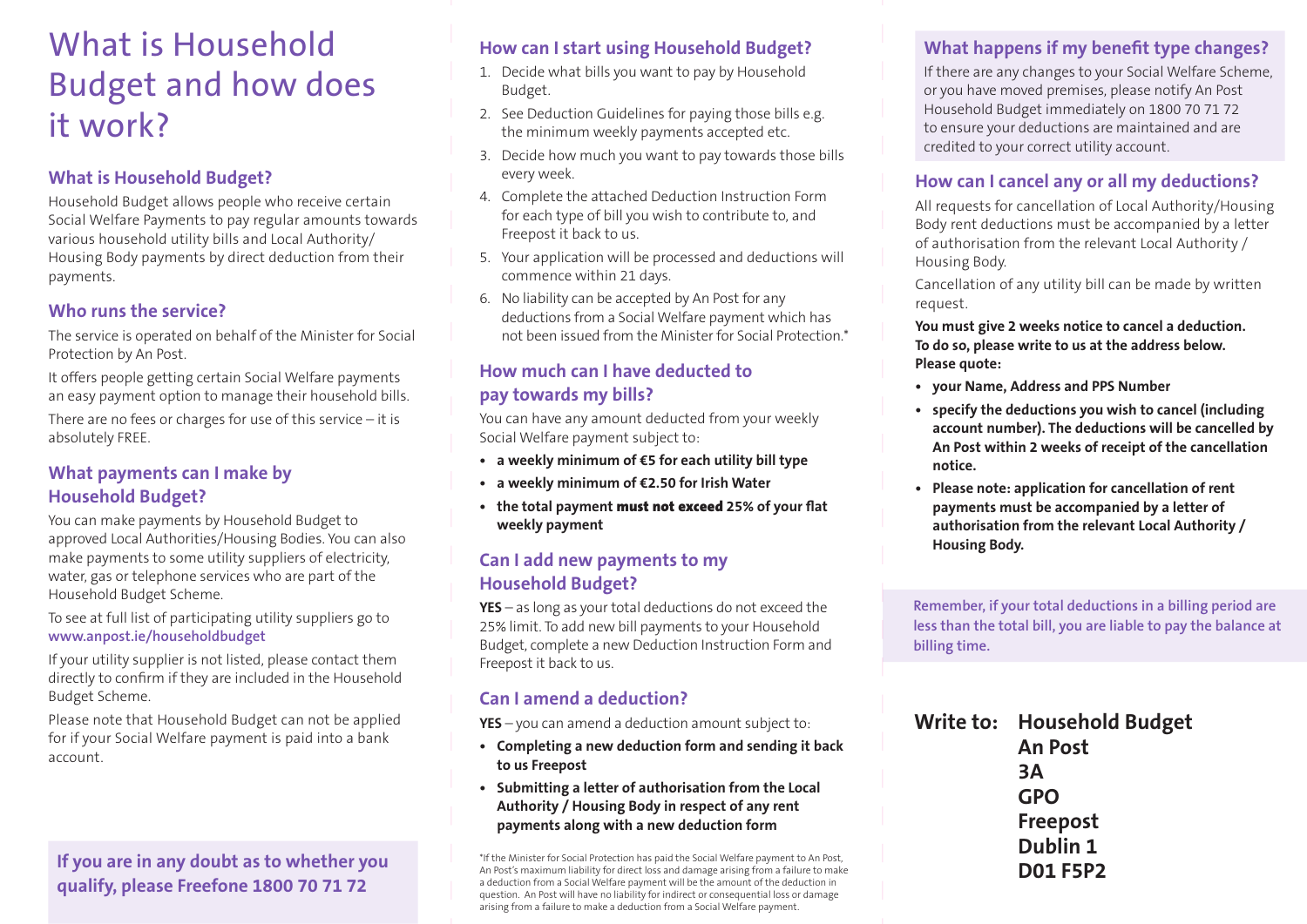| Household Budget Deduction Instruction Form                                                                                                                                                                                                                                                                                                                                                                                                                                                                                                                                        |                                                                                                                                                                                                                                                                                            |
|------------------------------------------------------------------------------------------------------------------------------------------------------------------------------------------------------------------------------------------------------------------------------------------------------------------------------------------------------------------------------------------------------------------------------------------------------------------------------------------------------------------------------------------------------------------------------------|--------------------------------------------------------------------------------------------------------------------------------------------------------------------------------------------------------------------------------------------------------------------------------------------|
| (for office use only)<br>REF. NO                                                                                                                                                                                                                                                                                                                                                                                                                                                                                                                                                   | Which Social Welfare payment do you receive?                                                                                                                                                                                                                                               |
| LETTERS<br>NUMBERS<br>—<br>PPS NO.<br><b>FIRST NAME(S)</b><br><b>SURNAME</b><br><b>ADDRESS</b><br>H                                                                                                                                                                                                                                                                                                                                                                                                                                                                                | Do you use a Social Services card to collect your payments?<br>$\frac{1}{\sqrt{2}}$<br>SIGNED:<br>Yes                                                                                                                                                                                      |
| <b>EIRCODE</b><br><b>COUNTY</b><br>PHONE                                                                                                                                                                                                                                                                                                                                                                                                                                                                                                                                           | DATE:                                                                                                                                                                                                                                                                                      |
| Housing Body Deduction<br><b>Local Authority</b>                                                                                                                                                                                                                                                                                                                                                                                                                                                                                                                                   |                                                                                                                                                                                                                                                                                            |
| ACCOUNT HOLDER'S NAME (if different from section 1)<br>Mortgage<br>Tenant Purchase<br>NAME OF LOCAL AUTHORITY<br><b>ACCOUNT NO</b><br><b>BILL TYPE</b><br>Rent<br>2.2<br>2.4<br>2.1<br>2.3                                                                                                                                                                                                                                                                                                                                                                                         | deduction, at the request of the Local Authority to reflect any revision of<br>Rent calculated in accordance with the Differential Rent Scheme of the Local<br>I further authorise the Local Authority/Housing Body variation of the weekly<br>DATE:<br>Authority/Housing Body.<br>SIGNED: |
| Authority/Housing Body rent deductions must have the consent and approval<br>jointly agreed with the above named Local Authority/Housing Body, from my<br>I being the amount<br>Body for credit of the Account described<br>weekly payment from the Department of Social Protection, for remittance<br>to deductions or cancellation of Local<br>above in accordance with the Agreement.<br>$\overline{\mathbf{w}}$<br>of the Local Authority/Housing Body.<br>I agree that all requests for changes<br>to the said Local Authority/Housing<br>I authorise deduction of the sum of | I confirm the Agreement of the above named Local Authority/Housing Body<br>Housing Body<br>Authority/<br>Stamp<br>Local<br>to the terms as set out and authorise acceptance.<br>Position:<br>Signed:<br>Date:                                                                              |
| $\Xi$<br>$\equiv$<br><b>Utility Deductio</b>                                                                                                                                                                                                                                                                                                                                                                                                                                                                                                                                       |                                                                                                                                                                                                                                                                                            |
| AS IT APPEARS ON UTILITY BILL<br><b>NAME OF COMPANY</b><br><b>ACCOUNT NO</b><br>3.2<br>3.3<br>$\overline{3}$<br>m                                                                                                                                                                                                                                                                                                                                                                                                                                                                  | $\bullet$<br>3.4 DATE EFFECTIVE<br>$\overline{\mathbf{y}}$<br>AMOUNT<br>3.5                                                                                                                                                                                                                |
| <b>ACCOUNT HOLDER'S NAME AND ADDRESS<br/>(IF DIFFERENT FROM SECTION 1)</b><br>FIRST NAME(S)<br>SURNAME<br><b>ADDRESS</b>                                                                                                                                                                                                                                                                                                                                                                                                                                                           | 3.6 I direct An Post to deduct the above amount from my weekly Social<br>Welfare payment and remit such amount to the named company.<br><b>AMOUNT</b> (in words)                                                                                                                           |
| <b>EIRCODE</b><br><b>COUNTY</b>                                                                                                                                                                                                                                                                                                                                                                                                                                                                                                                                                    | DATE:<br><b>SIGNED:</b>                                                                                                                                                                                                                                                                    |

PHONE

 $\overline{a}$  $\overline{a}$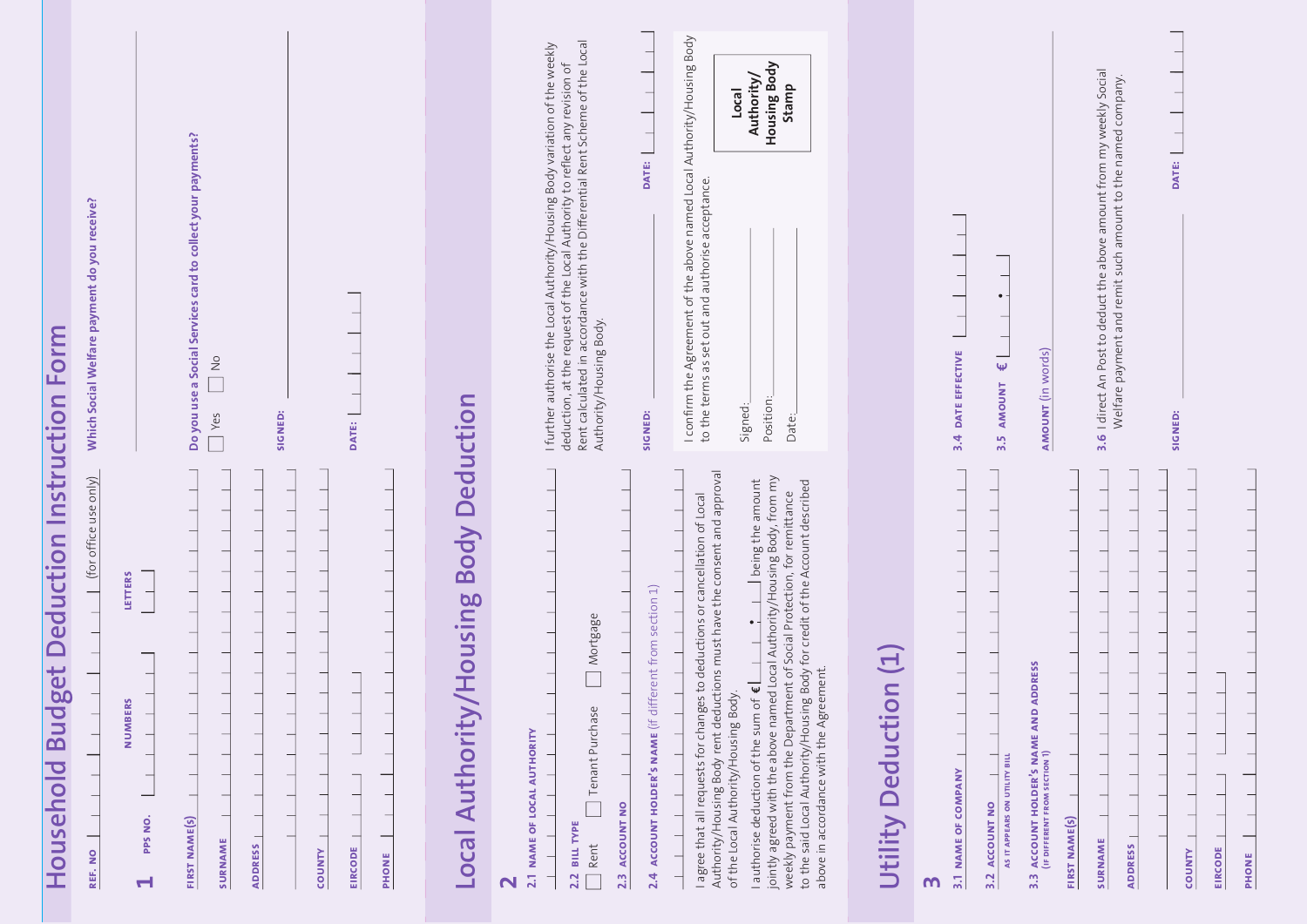|                       | I direct An Post to deduct the above amount from my weekly Social<br>Welfare payment and remit such amount to the named company.<br>$\overline{\phantom{0}}$<br>DATE:<br>$\bullet$<br>$\overline{\phantom{0}}$<br>DATE EFFECTIVE<br><b>AMOUNT</b> (in words)<br>-<br>$\pmb{\omega}$<br><b>AMOUNT</b><br>SIGNED:<br>3.4<br>3.6<br>3.5 |                                     | 3.6 I direct An Post to deduct the above amount from my weekly Social<br>Welfare payment and remit such amount to the named company<br>DATE:<br>$\bullet$<br><b>AMOUNT</b> (in words)<br>DATE EFFECTIVE<br>$\hat{\mathbf{w}}$<br>AMOUNT<br>SIGNED:<br>3.4<br>3.5                                   |                       | -<br>—<br>$\bullet$ -<br>$\overline{\phantom{0}}$<br><b>AMOUNT</b> (in words)<br>DATE EFFECTIVE<br>$\overline{\mathbf{y}}$<br>AMOUNT<br>3.4<br>3.5                                      | —<br>—<br>$\frac{1}{2}$<br>3.6 I direct An Post to deduct the above amount from my weekly Social<br>Welfare payment and remit such amount to the named company.<br>-<br>f<br>DATE:  <br>SIGNED: |
|-----------------------|--------------------------------------------------------------------------------------------------------------------------------------------------------------------------------------------------------------------------------------------------------------------------------------------------------------------------------------|-------------------------------------|----------------------------------------------------------------------------------------------------------------------------------------------------------------------------------------------------------------------------------------------------------------------------------------------------|-----------------------|-----------------------------------------------------------------------------------------------------------------------------------------------------------------------------------------|-------------------------------------------------------------------------------------------------------------------------------------------------------------------------------------------------|
| Utility Deduction (2) | <b>ADDRESS</b><br>3.3 ACCOUNT HOLDER'S NAME AND<br>(If DIFFERENT FROM SECTION 1)<br>AS IT APPEARS ON UTILITY BILL<br>3.1 NAME OF COMPANY<br><b>ACCOUNT NO</b><br>FIRST NAME(S)<br><b>SURNAME</b><br><b>ADDRESS</b><br><b>EIRCODE</b><br><b>COUNTY</b><br>PHONE<br>3.2<br>m                                                           | $\overline{3}$<br>Utility Deduction | <b>ADDRESS</b><br>$\qquad \qquad$<br><b>ACCOUNT HOLDER'S NAME AND<br/>(IF DIFFERENT FROM SECTION 1)</b><br>AS IT APPEARS ON UTILITY BILL<br>3.1 NAME OF COMPANY<br>3.2 ACCOUNT NO<br>FIRST NAME(S)<br>SURNAME<br><b>ADDRESS</b><br><b>EIRCODE</b><br><b>COUNTY</b><br>PHONE<br>3.3<br>$\mathbf{w}$ | Utility Deduction (4) | <b>ADDRESS</b><br><b>ACCOUNT HOLDER'S NAME AND<br/>(IF DIFFERENT FROM SECTION 1)</b><br>AS IT APPEARS ON UTILITY BILL<br>3.1 NAME OF COMPANY<br>3.2 ACCOUNT NO<br>$3.\overline{3}$<br>m | FIRST NAME(S)<br>SURNAME<br><b>ADDRESS</b>                                                                                                                                                      |

PHONE | **phone**

 $\Box$ 

 $EIRCODE$  | COUNTY |

**county eircode**